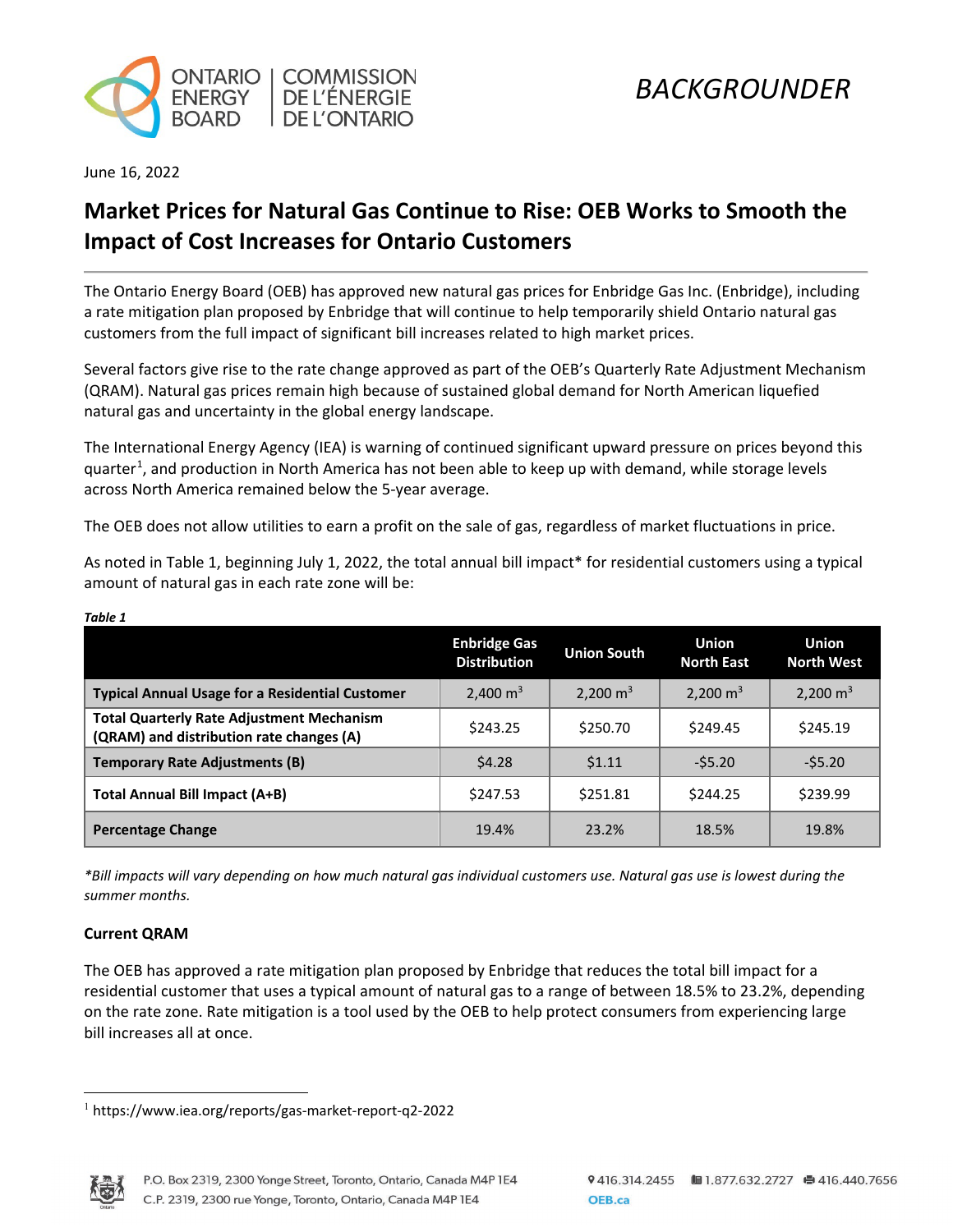Enbridge proposed the use of a 24-month period to pass the increased cost of natural gas on to customers (as opposed to the typical 12-month period) which helps to smooth rate impacts.

The OEB-approved mitigation plan provides for:

- a) Recovery of all current QRAM-related costs in current rates
- b) No Purchased Gas Variance Account (PGVA) credits for future recovery to manage in light of continuing natural gas price increases
- c) Commodity rates that are more reflective of market prices

This is the fourth consecutive QRAM in which Enbridge has proposed a rate mitigation plan to temporarily help protect customers from rising market prices. In QRAM applications for October 2021, January 2022 and April 2022 rates, the mitigation plans involved offsetting rate increases by applying credits to the PGVAs to be recovered from customers later in future QRAM applications.

At its peak, the total deferred amount in the PGVAs was \$455 million. Enbridge began recovering a portion of the deferred amount through the April 2022 QRAM. The current deferred balance of the PGVAs is approximately \$119 million. Under the approved decision today, that balance will be fully recovered. Clearing the balance in the PGVAs provides more flexibility to smooth rates in the future if the commodity price for natural gas continues to rise, as forecasted by the IEA.

## **What Prices Would Otherwise Have Been**

The OEB typically calls for a mitigation plan that would restrict the rate increase to 10% or less. This would, however, have resulted in a forecasted PGVA balance of more than \$900M.

As seen in Table 2, without the OEB-approved mitigation plan in place, a residential customer would have faced an additional total annual bill impact ranging from \$21 to \$62, depending on their rate zone.

|                                  | <b>Total Annual Bill</b>      |                              |  |
|----------------------------------|-------------------------------|------------------------------|--|
| Rate Zones                       | Change                        | Change                       |  |
|                                  | <b>Before Mitigation (\$)</b> | <b>Before Mitigation (%)</b> |  |
| <b>Enbridge Gas Distribution</b> | \$272.80                      | 21.4%                        |  |
| <b>Union South</b>               | \$315.12                      | 29.1%                        |  |
| <b>Union North West</b>          | \$290.79                      | 24.0%                        |  |
| <b>Union North East</b>          | \$291.15                      | 22.0%                        |  |

## **Other Reasons for Bill Impacts**

*Table 2* 

For all Enbridge rate zones, the total annual bill is also affected by:

- The implementation of 2022 distribution rates (Phase 2 Incremental Capital Module), approved on April 12, 2022 (EB-2021-0148).
- The disposition of the balances in the [2](#page-1-0)020 Demand Side Management Deferral and Variance Accounts<sup>2</sup>, approved on May 5, 2022 (EB-2022-0007).



<span id="page-1-0"></span><sup>&</sup>lt;sup>2</sup> Deferral accounts track the cost of a project or program which the utility could not forecast when the rates were set. When the costs are known, the utility can then request OEB approval to recover the costs in rates. Variance accounts track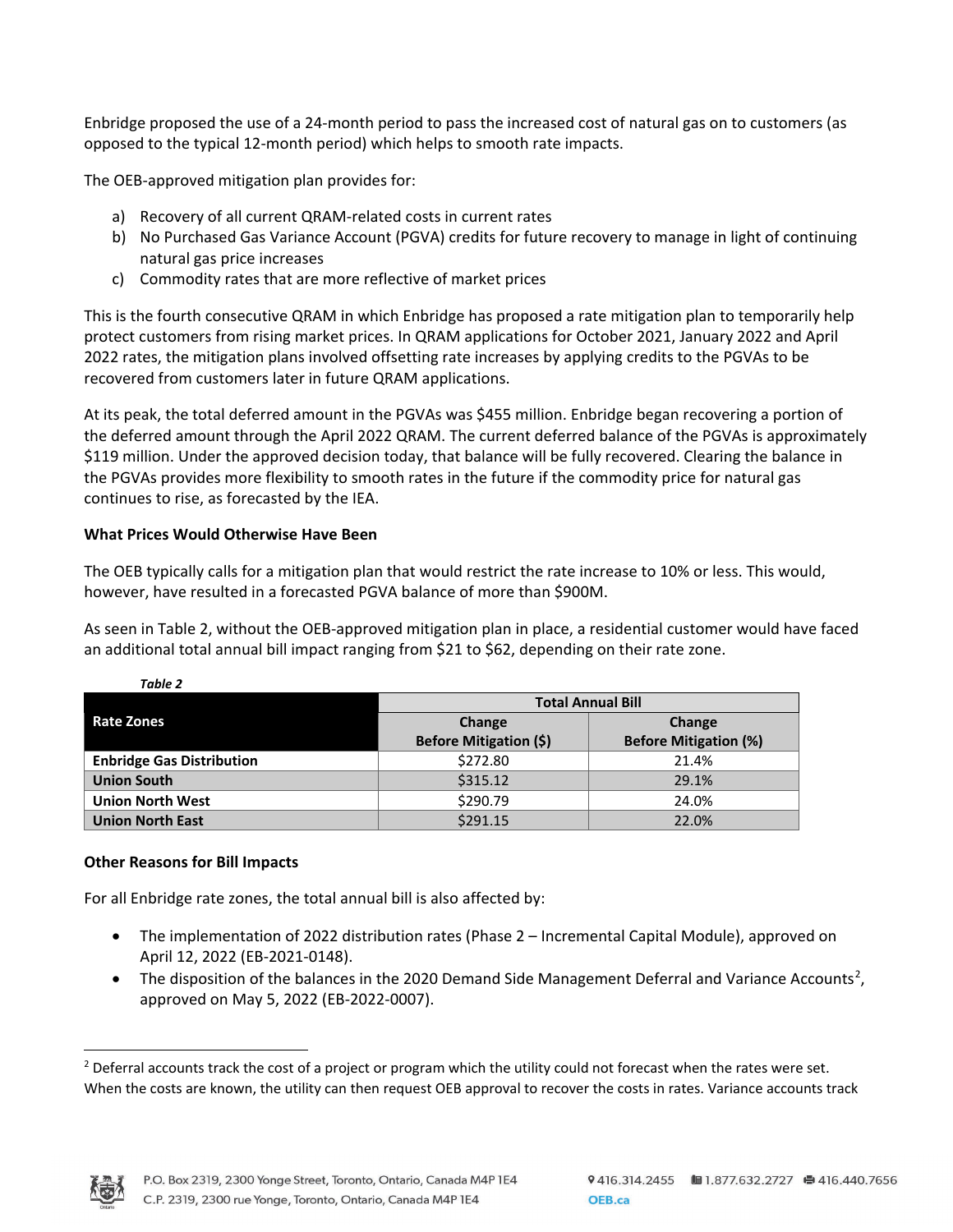## **About the QRAM**

Natural gas is a commodity that is bought and sold on North American energy markets. At any given time, its price fluctuates based on a variety of factors including supply and demand, seasonal changes, levels of stored natural gas, and major weather events. Enbridge updates its forecast of market prices every three months and uses that forecast to seek the OEB's approval of its proposed changes to natural gas commodity prices. These proposed changes cover:

- **Future costs:** This is based on a forecast of market prices for natural gas over the next 12-month period.
- **Past costs**: This is based on the difference between what the utility previously forecast that their customers would pay and what their customers actually paid. This kind of adjustment is needed because the gas prices charged to customers are based on forecasts, which are never exact. This may be called the Gas Price Adjustment or Cost Adjustment on your bill. It can increase or lower the rate accordingly. For example, if a utility collected more from customers than it paid for gas in the past, the difference is credited back to customers through a lower rate. Likewise, if not enough was collected by the utility, the rate will be higher.

The OEB does not allow utilities to earn a profit on the sale of gas, regardless of market fluctuations in price.

## **Resources to Support Natural Gas Customers**

Conservation programs are available to help customers reduce their energy use. Some of these are special programs for low-income customers.

• **[Enbridge Gas](https://www.enbridgegas.com/residential/rebates-energy-conservation)**

Help for income-qualified homes and rebates for energy-efficient upgrades to help consumers save energy and lower their natural gas bill.

- o **[Visit this page for programs for businesses](https://www.enbridgegas.com/business-industrial/incentives-conservation)**.
- **[Low-income Energy Assistance Program \(LEAP\)](https://www.oeb.ca/consumer-information-and-protection/bill-assistance-programs/low-income-energy-assistance-program)**

This program provides a one-time grant towards a customer's electricity or natural gas bill if they're behind on their bill and may face having their service shut off. It is for emergency situations.

• **[Special rules for low-income customers](https://www.oeb.ca/consumer-information-and-protection/bill-assistance-programs/low-income-energy-assistance-program#special)** Electricity utilities, natural gas utilities and unit sub-metering providers have to follow special rules when dealing with low-income customers; for example, waiving security deposits and allowing longer payment times under arrears payment plans.

## **About the OEB**

The OEB is committed to delivering public value through careful regulation and independent adjudicative decision-making, which contributes to Ontario's economic, social and environmental development. With respect to natural gas prices and the reliability and quality of gas service, we set rates for the natural gas that customers of Enbridge use in their homes and businesses, and we also set the rates that those utilities charge for the delivery of natural gas to their customers.



the difference between the forecast cost of a project or program, which has been included in rates, and the actual cost. If the actual cost is lower or higher, then the utility can request OEB approval to return the difference to customers as a credit or to recover the difference through rates.